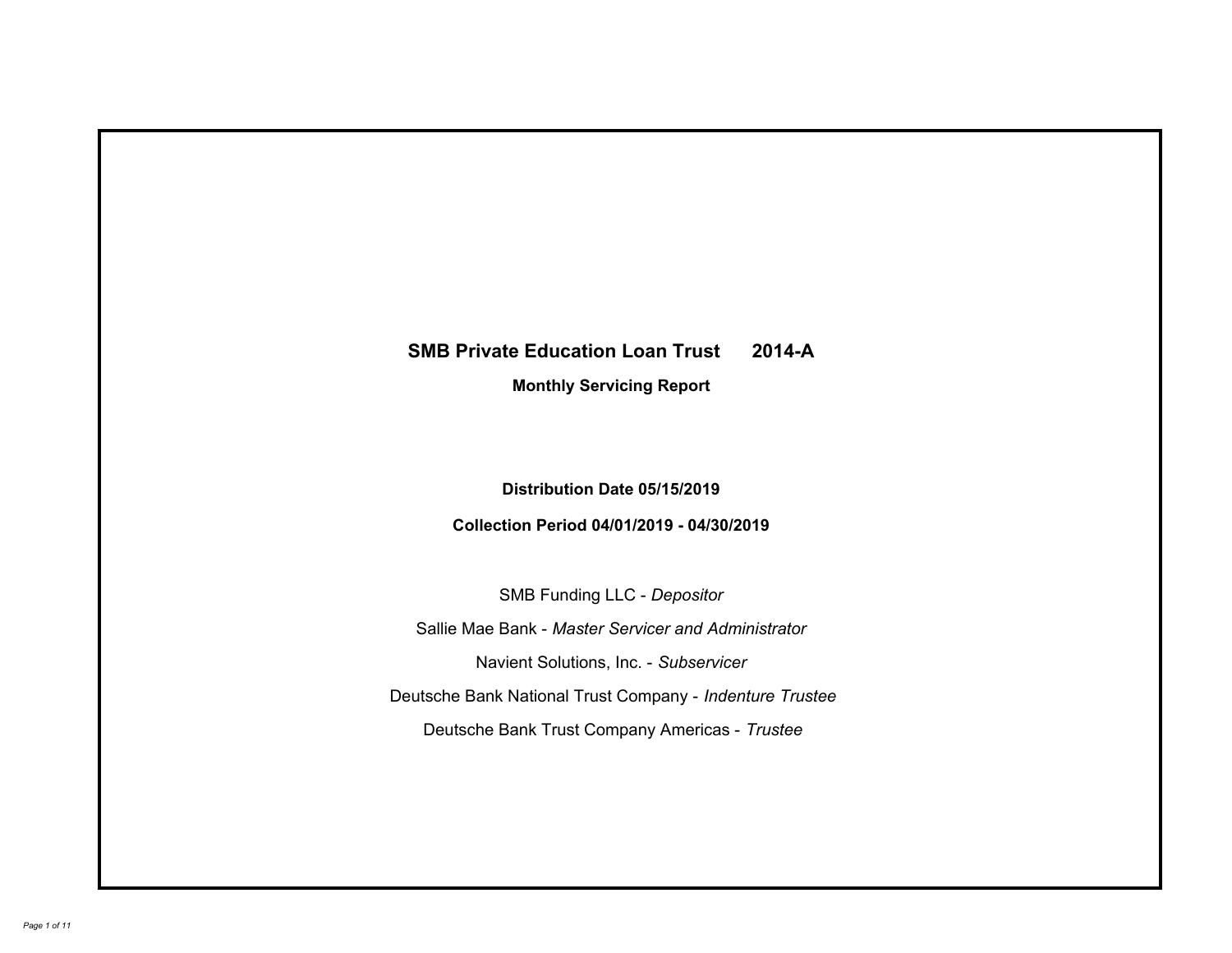|  |  |  | <b>Deal Parameters</b> |  |
|--|--|--|------------------------|--|
|--|--|--|------------------------|--|

| A | <b>Student Loan Portfolio Characteristics</b>   |                   | 08/07/2014       | 03/31/2019       | 04/30/2019       |
|---|-------------------------------------------------|-------------------|------------------|------------------|------------------|
|   | <b>Principal Balance</b>                        |                   | \$361,523,983.59 | \$197,532,115.06 | \$193,479,527.97 |
|   | Interest to be Capitalized Balance              |                   | 17,313,307.43    | 4,720,233.98     | 4,834,101.79     |
|   | Pool Balance                                    |                   | \$378,837,291.02 | \$202,252,349.04 | \$198,313,629.76 |
|   | Weighted Average Coupon (WAC)                   |                   | 7.81%            | 9.28%            | 9.28%            |
|   | Weighted Average Remaining Term                 |                   | 138.29           | 159.74           | 160.72           |
|   | Number of Loans                                 |                   | 33,555           | 18,330           | 17,999           |
|   | Number of Borrowers                             |                   | 26,651           | 14,534           | 14,270           |
|   | Pool Factor                                     |                   |                  | 0.533876558      | 0.523479696      |
|   | Since Issued Total Constant Prepayment Rate (1) |                   |                  | 7.90%            | 7.95%            |
| B | <b>Debt Securities</b>                          | <b>Cusip/Isin</b> | 04/15/2019       |                  | 05/15/2019       |
|   | A2A                                             | 784456AB1         | \$26,890,761.10  |                  | \$25,564,819.90  |
|   | A2B                                             | 784456AC9         | \$26,890,761.09  |                  | \$25,564,819.89  |
|   | A <sub>3</sub>                                  | 784456AD7         | \$50,000,000.00  |                  | \$50,000,000.00  |
|   | B                                               | 784456AE5         | \$36,000,000.00  |                  | \$36,000,000.00  |
|   | C                                               | 784456AF2         | \$42,000,000.00  |                  | \$42,000,000.00  |
|   |                                                 |                   |                  |                  |                  |
| С | <b>Certificates</b>                             | <b>Cusip/Isin</b> | 04/15/2019       |                  | 05/15/2019       |
|   | <b>Excess Distribution</b>                      | 784456105         | \$100,000.00     |                  | \$100,000.00     |
|   |                                                 |                   |                  |                  |                  |
| D | <b>Account Balances</b>                         |                   | 04/15/2019       |                  | 05/15/2019       |
|   | Reserve Account Balance                         |                   | \$958,735.00     |                  | \$958,735.00     |
|   |                                                 |                   |                  |                  |                  |
| E | <b>Asset / Liability</b>                        |                   | 04/15/2019       |                  | 05/15/2019       |
|   | Overcollateralization Percentage *              |                   | 30.89%           |                  | 30.85%           |
|   | Specified Overcollateralization Amount *        |                   | \$60,675,704.71  |                  | \$59,494,088.93  |
|   | Actual Overcollateralization Amount *           |                   | \$62.470.826.85  |                  | \$61.183.989.97  |

\* Based on the Rated debt securities (Class A and Class B Bonds)

(1) Since Issued Total CPR calculations found in monthly servicing reports issued on or prior to September 15, 2015 originally included loans that were removed from the pool by the sponsor because they became ineligible for the pool between the cut-off date and settlement date. On October 5, 2015, Since Issued Total CPR calculations were revised to exclude these loans and all prior monthly servicing reports were restated. For additional information, see 'Since Issued CPR Methodology' found on page 11 of this report.

*Page 2 of 11 Trust 2014-A Monthly Servicing Report: Collection Period 04/01/2019 - 04/30/2019, Distribution Date 05/15/2019*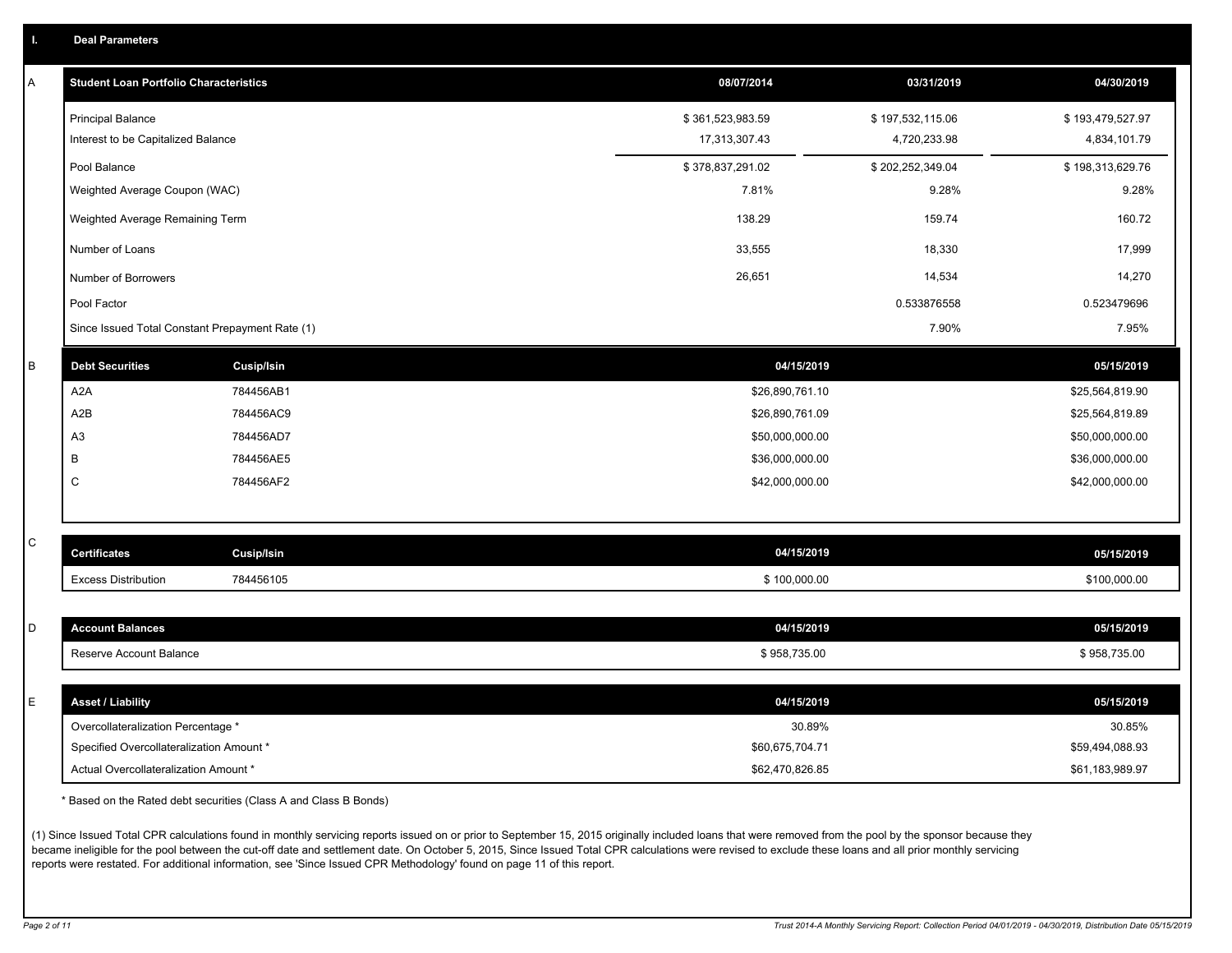### **II. 2014-A Trust Activity 04/01/2019 through 04/30/2019**

| Α         | <b>Student Loan Principal Receipts</b>                           |                |
|-----------|------------------------------------------------------------------|----------------|
|           | <b>Borrower Principal</b>                                        | 3,880,630.69   |
|           | <b>Consolidation Activity Principal</b>                          | 0.00           |
|           | Seller Principal Reimbursement                                   | 0.00           |
|           | Servicer Principal Reimbursement                                 | 0.00           |
|           | Delinquent Principal Purchases by Servicer                       | 0.00           |
|           | <b>Other Principal Deposits</b>                                  | 0.00           |
|           | <b>Total Principal Receipts</b>                                  | \$3,880,630.69 |
| B         | <b>Student Loan Interest Receipts</b>                            |                |
|           | <b>Borrower Interest</b>                                         | 1,135,291.31   |
|           | <b>Consolidation Activity Interest</b>                           | 0.00           |
|           | Seller Interest Reimbursement                                    | 0.00           |
|           | Servicer Interest Reimbursement                                  | (15,023.96)    |
|           | Delinquent Interest Purchases by Servicer                        | 0.00           |
|           | <b>Other Interest Deposits</b>                                   | 10,838.54      |
|           | <b>Total Interest Receipts</b>                                   | \$1,131,105.89 |
| C         | <b>Recoveries on Realized Losses</b>                             | \$56,611.82    |
| D         | <b>Investment Income</b>                                         | \$11,185.64    |
| Е         | <b>Funds Borrowed from Next Collection Period</b>                | \$0.00         |
| F.        | <b>Funds Repaid from Prior Collection Period</b>                 | \$0.00         |
| G         | <b>Loan Sale or Purchase Proceeds</b>                            | \$0.00         |
| н         | <b>Initial Deposits to Collection Account</b>                    | \$0.00         |
|           | <b>Excess Transferred from Other Accounts</b>                    | \$0.00         |
|           | <b>Borrower Benefit Reimbursements</b>                           | \$0.00         |
| Κ         | <b>Gross Swap Receipt</b>                                        | \$0.00         |
| Г         | <b>Other Deposits</b>                                            | \$0.00         |
| М         | <b>Other Fees Collected</b>                                      | \$0.00         |
| ${\sf N}$ | <b>AVAILABLE FUNDS</b>                                           | \$5,079,534.04 |
| O         | Non-Cash Principal Activity During Collection Period             | \$(171,956.40) |
| P         | Aggregate Purchased Amounts by the Depositor, Servicer or Seller | \$0.00         |
| Q         | Aggregate Loan Substitutions                                     | \$0.00         |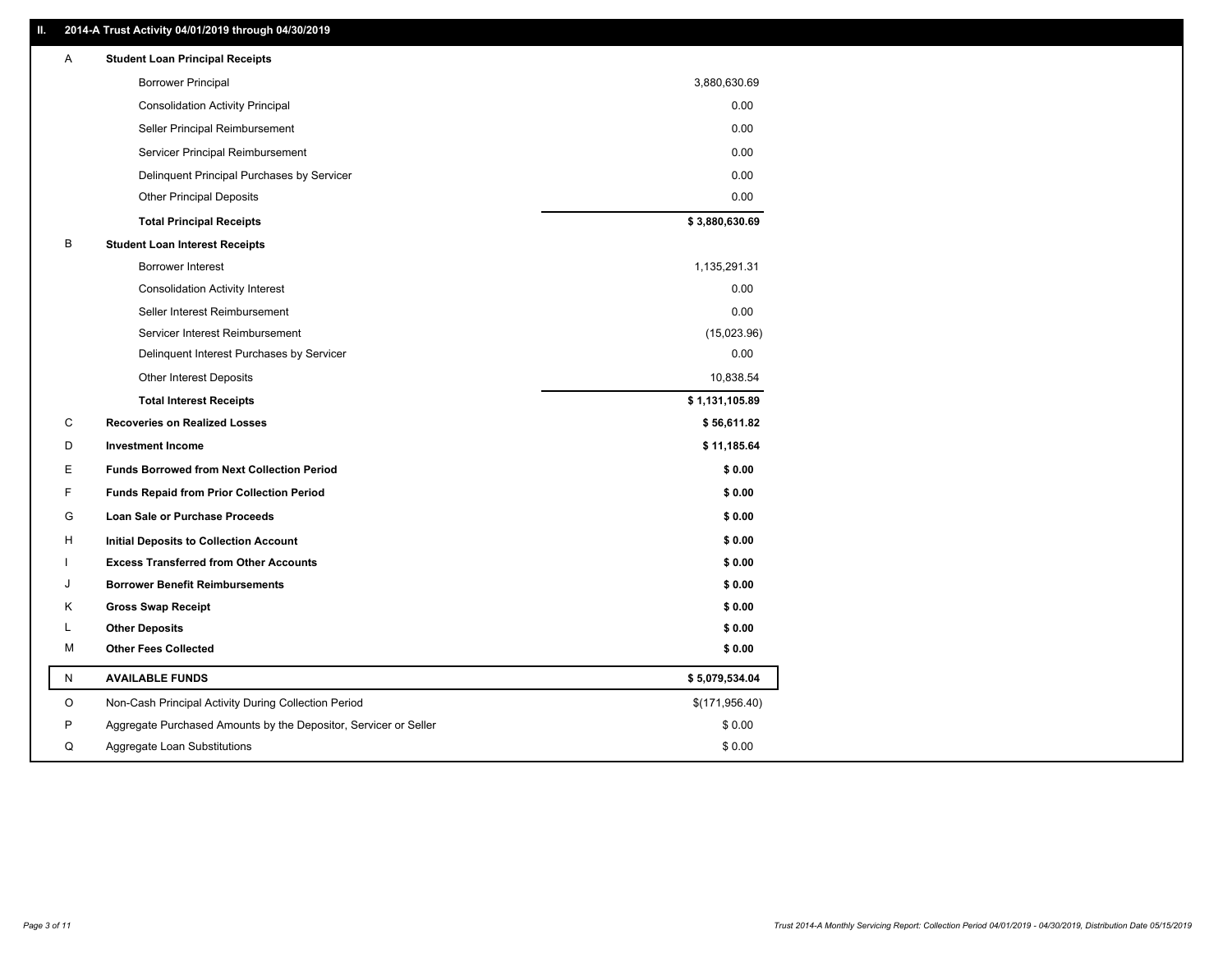|                   |                         |                                     | 04/30/2019 |                  |                |                                     | 03/31/2019 |                  |                |
|-------------------|-------------------------|-------------------------------------|------------|------------------|----------------|-------------------------------------|------------|------------------|----------------|
|                   |                         | <b>Wtd Avg</b><br># Loans<br>Coupon | Principal  |                  | % of Principal | <b>Wtd Avg</b><br># Loans<br>Coupon | Principal  |                  | % of Principal |
| INTERIM:          | IN SCHOOL               | 10.38%                              | 277        | \$3,788,814.31   | 1.911%         | 10.36%                              | 277        | \$3,782,667.29   | 1.870%         |
|                   | <b>GRACE</b>            | 10.23%                              | 87         | \$1,147,259.11   | 0.579%         | 10.21%                              | 90         | \$1,162,948.62   | 0.575%         |
|                   | <b>DEFERMENT</b>        | 10.35%                              | 1,045      | \$14,086,035.81  | 7.103%         | 10.37%                              | 1,070      | \$14,384,907.77  | 7.112%         |
| <b>REPAYMENT:</b> | <b>CURRENT</b>          | 9.05%                               | 15,505     | \$163,725,454.31 | 82.559%        | 9.05%                               | 15,766     | \$166,608,737.19 | 82.377%        |
|                   | 31-60 DAYS DELINQUENT   | 9.99%                               | 247        | \$3,353,102.75   | 1.691%         | 9.97%                               | 256        | \$3,439,988.41   | 1.701%         |
|                   | 61-90 DAYS DELINQUENT   | 10.60%                              | 153        | \$2,020,642.70   | 1.019%         | 10.23%                              | 141        | \$1,944,331.85   | 0.961%         |
|                   | 91-120 DAYS DELINQUENT  | 10.59%                              | 115        | \$1,761,339.11   | 0.888%         | 10.48%                              | 143        | \$2,262,159.00   | 1.118%         |
|                   | 121-150 DAYS DELINQUENT | 10.83%                              | 74         | \$1,050,496.38   | 0.530%         | 10.90%                              | 106        | \$1,505,383.97   | 0.744%         |
|                   | 151-180 DAYS DELINQUENT | 11.01%                              | 93         | \$1,356,495.86   | 0.684%         | 10.86%                              | 67         | \$1,018,252.50   | 0.503%         |
|                   | > 180 DAYS DELINQUENT   | 10.50%                              | 44         | \$713,793.38     | 0.360%         | 10.76%                              | 66         | \$962,720.70     | 0.476%         |
|                   | FORBEARANCE             | 10.18%                              | 359        | \$5,310,196.04   | 2.678%         | 9.98%                               | 348        | \$5,180,251.74   | 2.561%         |
| <b>TOTAL</b>      |                         |                                     | 17,999     | \$198,313,629.76 | 100.00%        |                                     | 18,330     | \$202,252,349.04 | 100.00%        |

Percentages may not total 100% due to rounding \*

\*\* Smart Option Interest Only loans and \$25 Fixed Payment loans classified as in repayment whether student borrowers are in school, in grace, in deferment or required to make full principal and interest payments on their l

\*\*\* To conform with company standard reporting these sections now include Princial and Interest Accrued to Capitalize.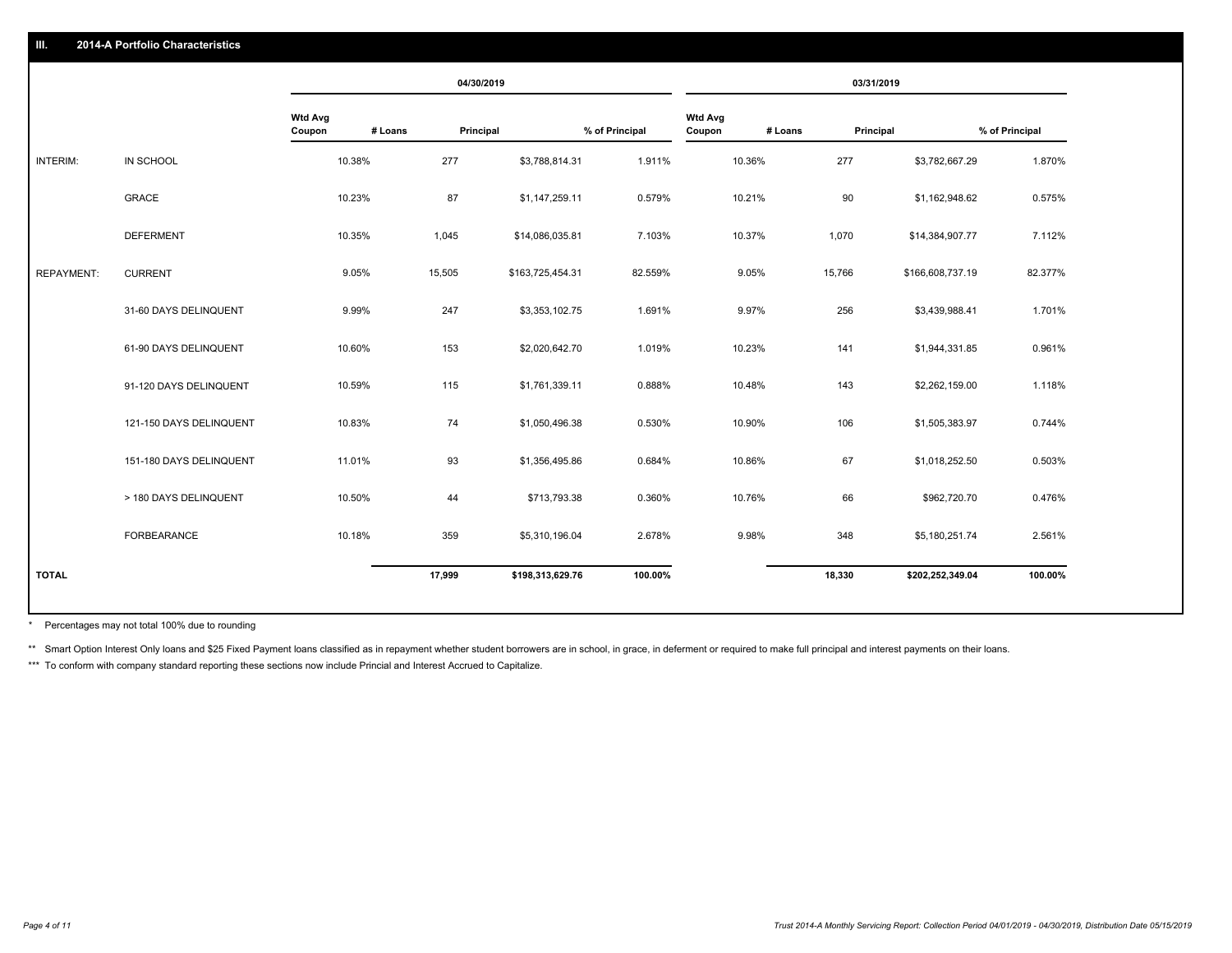|                                                         | 4/30/2019        | 3/31/2019        |
|---------------------------------------------------------|------------------|------------------|
| Pool Balance                                            | \$198,313,629.76 | \$202,252,349.04 |
| Total # Loans                                           | 17,999           | 18,330           |
| Total # Borrowers                                       | 14,270           | 14,534           |
| Weighted Average Coupon                                 | 9.28%            | 9.28%            |
| Weighted Average Remaining Term                         | 160.72           | 159.74           |
| Percent of Pool - Cosigned                              | 93.8%            | 93.8%            |
| Percent of Pool - Non Cosigned                          | 6.2%             | 6.2%             |
| Borrower Interest Accrued for Period                    | \$1,463,780.72   | \$1,553,034.18   |
| <b>Outstanding Borrower Interest Accrued</b>            | \$6,324,947.81   | \$6,274,191.99   |
| Gross Principal Realized Loss - Periodic *              | \$401,148.60     | \$228,985.37     |
| Gross Principal Realized Loss - Cumulative *            | \$12,923,100.29  | \$12,521,951.69  |
| Delinquent Principal Purchased by Servicer - Periodic   | \$0.00           | \$0.00           |
| Delinquent Principal Purchased by Servicer - Cumulative | \$0.00           | \$0.00           |
| Recoveries on Realized Losses - Periodic                | \$56,611.82      | \$64,779.32      |
| Recoveries on Realized Losses - Cumulative              | \$1,094,222.57   | \$1,037,610.75   |
| Net Losses - Periodic                                   | \$344,536.78     | \$164,206.05     |
| Net Losses - Cumulative                                 | \$11,828,877.72  | \$11,484,340.94  |
| <b>Cumulative Gross Defaults</b>                        | \$12,923,100.29  | \$12,521,951.69  |
| Change in Gross Defaults                                | \$401,148.60     | \$228,985.37     |
| Non-Cash Principal Activity - Capitalized Interest      | \$229,290.09     | \$389,954.55     |
| Since Issued Total Constant Prepayment Rate (CPR) (1)   | 7.95%            | 7.90%            |
| <b>Loan Substitutions</b>                               | \$0.00           | \$0.00           |
| <b>Cumulative Loan Substitutions</b>                    | \$0.00           | \$0.00           |
| <b>Unpaid Master Servicing Fees</b>                     | \$0.00           | \$0.00           |
| <b>Unpaid Sub-Servicing Fees</b>                        | \$0.00           | \$0.00           |
| <b>Unpaid Administration Fees</b>                       | \$0.00           | \$0.00           |
| Unpaid Carryover Master Servicing Fees                  | \$0.00           | \$0.00           |
| <b>Unpaid Carryover Sub-Servicing Fees</b>              | \$0.00           | \$0.00           |
| Note Interest Shortfall                                 | \$0.00           | \$0.00           |

\* In accordance with the Sub-Servicer's current policies and procedures, after September 1, 2017 loans subject to bankruptcy claims generally will not be reported as a charged-off unless and until they are delinquent for 2

(1) Since Issued Total CPR calculations found in monthly servicing reports issued on or prior to September 15, 2015 originally included loans that were removed from the pool by the sponsor because they became ineligible fo between the cut-off date and settlement date. On October 5, 2015, Since Issued Total CPR calculations were revised to exclude these loans and all prior monthly servicing reports were restated. For additional information, s CPR Methodology' found on page 11 of this report.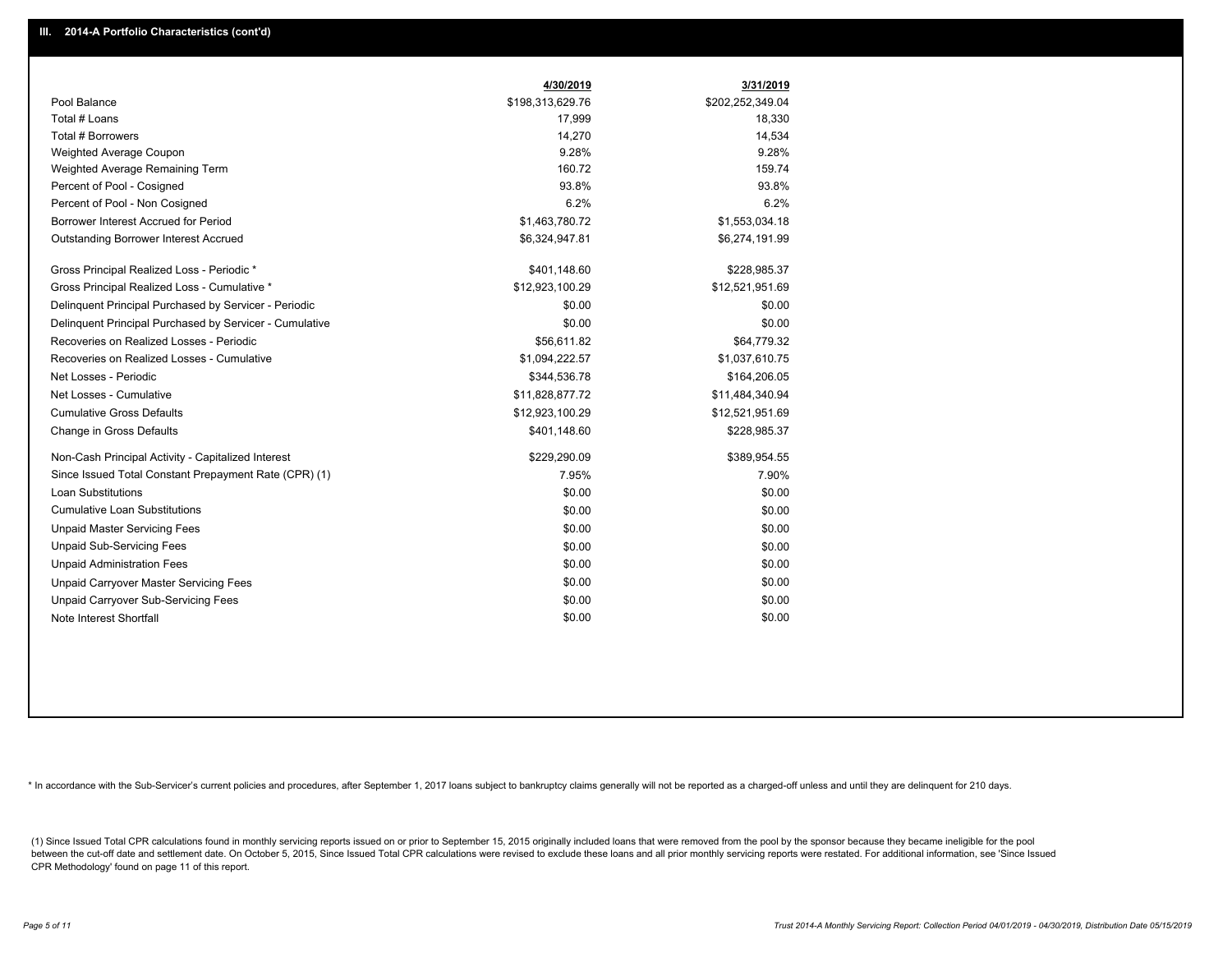## **IV. 2014-A Portfolio Statistics by Loan Program**

|                                                        | Weighted<br><b>Average Coupon</b> | # LOANS | \$ AMOUNT        | $%$ *    |
|--------------------------------------------------------|-----------------------------------|---------|------------------|----------|
| - Smart Option Deferred Loans                          | 9.60%                             | 8,768   | \$97,519,821.35  | 49.175%  |
| - Smart Option Fixed Pay Loans                         | 9.25%                             | 5,207   | \$69,753,468.35  | 35.173%  |
| - Smart Option Interest-Only Loans                     | 8.36%                             | 4,024   | \$31,040,340.06  | 15.652%  |
| - Other Loan Programs                                  | 0.00%                             | 0.00    | \$0.00           | 0.000%   |
| <b>Total</b>                                           | 9.28%                             | 17,999  | \$198,313,629.76 | 100.000% |
| Prime Indexed Loans -- Monthly Reset Adjustable        |                                   |         | \$0.00           |          |
| Prime Indexed Loans -- Monthly Reset Non-Adjustable    |                                   |         | \$0.00           |          |
| Prime Indexed Loans -- Quarterly Reset Adjustable      |                                   |         | \$0.00           |          |
| Prime Indexed Loans -- Quarterly Reset Non-Adjustable  |                                   |         | \$0.00           |          |
| Prime Indexed Loans -- Annual Reset                    |                                   |         | \$0.00           |          |
| <b>T-Bill Indexed Loans</b>                            |                                   |         | \$0.00           |          |
| <b>Fixed Rate Loans</b>                                |                                   |         | \$26,924,188.00  |          |
| <b>LIBOR Indexed Loans</b>                             |                                   |         | \$171,389,441.76 |          |
|                                                        |                                   |         |                  |          |
| * Note: Percentages may not total 100% due to rounding |                                   |         |                  |          |

To conform with company standard reporting these sections now include Princial and Interest Accrued to Capitalize.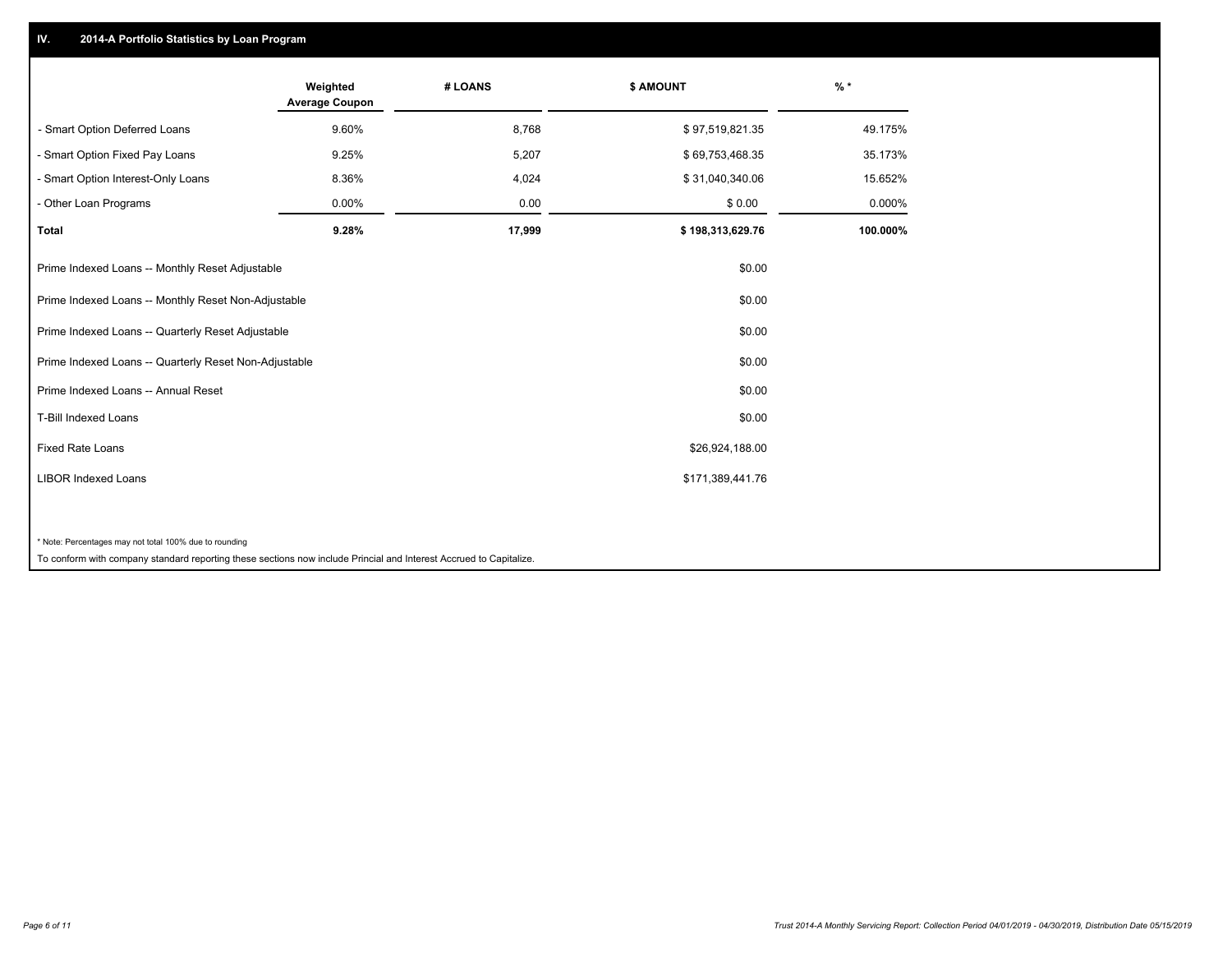| v. |      | 2014-A Reserve Account and Principal Distribution Calculations                                                                                                                                     |                  |  |
|----|------|----------------------------------------------------------------------------------------------------------------------------------------------------------------------------------------------------|------------------|--|
| А. |      | <b>Reserve Account</b>                                                                                                                                                                             |                  |  |
|    |      | Specified Reserve Account Balance                                                                                                                                                                  | \$958,735.00     |  |
|    |      | Actual Reserve Account Balance                                                                                                                                                                     | \$958,735.00     |  |
| В. |      | <b>Principal Distribution Amount</b>                                                                                                                                                               |                  |  |
|    | i.   | Class A Notes Outstanding                                                                                                                                                                          | \$103,781,522.19 |  |
|    | ii.  | Pool Balance                                                                                                                                                                                       | \$198,313,629.76 |  |
|    | iii. | First Priority Principal Distribution Amount (i - ii)                                                                                                                                              | \$0.00           |  |
|    | iv.  | Class A and B Notes Outstanding                                                                                                                                                                    | \$139,781,522.19 |  |
|    | v.   | First Priority Principal Distribution Amount                                                                                                                                                       | \$0.00           |  |
|    | vi.  | Pool Balance                                                                                                                                                                                       | \$198,313,629.76 |  |
|    | vii. | Specified Overcollateralization Amount                                                                                                                                                             | \$59,494,088.93  |  |
|    |      | viii. Regular Principal Distribution Amount (iv - v) - (vi - vii)                                                                                                                                  | \$961,981.36     |  |
|    | ix.  | Notes Outstanding                                                                                                                                                                                  | \$181,781,522.19 |  |
|    | х.   | First Priority Principal Distribution Amount                                                                                                                                                       | \$0.00           |  |
|    | xi.  | Regular Principal Distribution Amount                                                                                                                                                              | \$961,981.36     |  |
|    | xii. | Available Funds (after payment of waterfall items A through J) *                                                                                                                                   | \$3,379,802.08   |  |
|    |      | xiii. Additional Principal Distribution Amount (min(ix - x - xi, xiii))                                                                                                                            | \$1,689,901.04   |  |
|    |      | * Represents 50% of value if the principal balance of the notes is greater than 10% of initial principal balance of the notes or the Class A and Class B note are reduced to 0, otherwise the full |                  |  |

value is shown.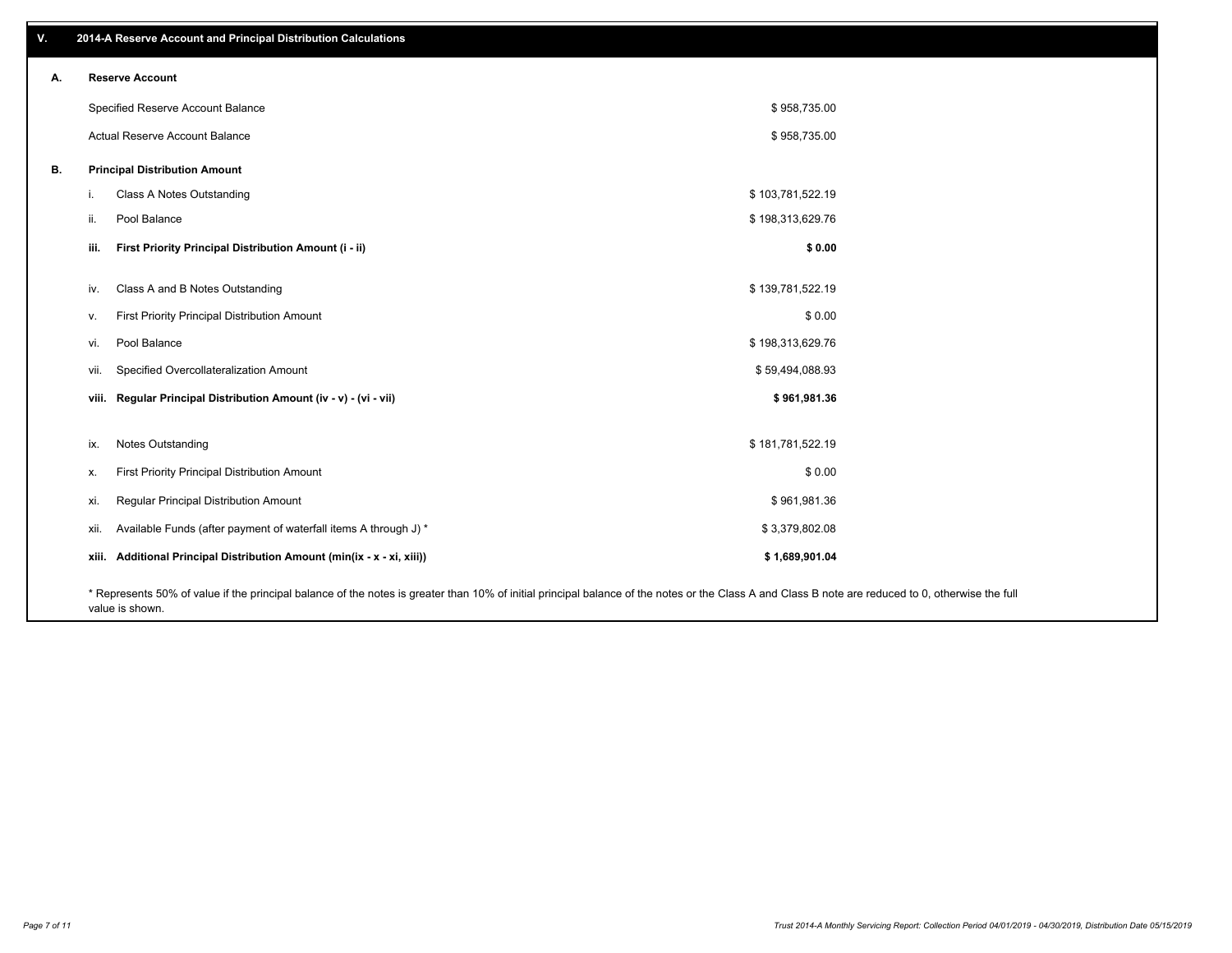| VI. |  | 2014-A Waterfall for Distributions |  |  |  |
|-----|--|------------------------------------|--|--|--|
|-----|--|------------------------------------|--|--|--|

|              |                                                                                        | Paid             | <b>Funds Balance</b> |
|--------------|----------------------------------------------------------------------------------------|------------------|----------------------|
|              | <b>Total Available Funds</b>                                                           |                  | \$5,079,534.04       |
| A            | <b>Trustee Fees</b>                                                                    | \$0.00           | \$5,079,534.04       |
| B            | i. Master Servicing Fees                                                               | \$8,290.78       | \$5,071,243.26       |
|              | ii. Sub-Servicing Fees                                                                 | \$130,239.82     | \$4,941,003.44       |
| C            | i. Administration Fees                                                                 | \$6,667.00       | \$4,934,336.44       |
|              | ii. Unreimbursed Administrator Advances plus any Unpaid                                | \$0.00           | \$4,934,336.44       |
| D            | Class A Noteholders Interest Distribution Amount                                       | \$315,053.00     | \$4,619,283.44       |
| E            | <b>First Priority Principal Payment</b>                                                | \$0.00           | \$4,619,283.44       |
| F            | Class B Noteholders Interest Distribution Amount                                       | \$120,000.00     | \$4,499,283.44       |
|              |                                                                                        |                  |                      |
| G            | Class C Noteholders Interest Distribution Amount                                       | \$157,500.00     | \$4,341,783.44       |
| H            | Reinstatement Reserve Account                                                          | \$0.00           | \$4,341,783.44       |
| $\mathbf{I}$ | Regular Principal Distribution                                                         | \$961,981.36     | \$3,379,802.08       |
| J            | i. Carryover Master Servicing Fees                                                     | \$0.00           | \$3,379,802.08       |
|              | ii. Carryover Sub-servicing Fees                                                       | \$0.00           | \$3,379,802.08       |
| Κ            | Additional Principal Distribution Amount                                               | \$1,689,901.04   | \$1,689,901.04       |
| L            | Unpaid Expenses of Trustee                                                             | \$0.00           | \$1,689,901.04       |
| М            | Unpaid Expenses of Administrator                                                       | \$0.00           | \$1,689,901.04       |
| N            | Remaining Funds to the Excess Distribution Certificateholder                           | \$1,689,901.04   | \$0.00               |
|              | <b>Waterfall Conditions</b>                                                            |                  |                      |
|              | <b>Class C Noteholders' Interest Distribution Condition</b>                            |                  |                      |
|              | Pool Balance<br>i.                                                                     | \$198,313,629.76 |                      |
|              | ii.<br>Class A and B Notes Outstanding                                                 | \$139,781,522.19 |                      |
|              | Class C Noteholders' Interest Distribution Ratio (i / ii)<br>iii.                      | 141.87%          |                      |
|              | Minimum Ratio<br>iv.                                                                   | 110.00%          |                      |
|              | Is the Class C Noteholders' Interest Distribution Condition Satisfied (iii > iv)<br>ν. | Y                |                      |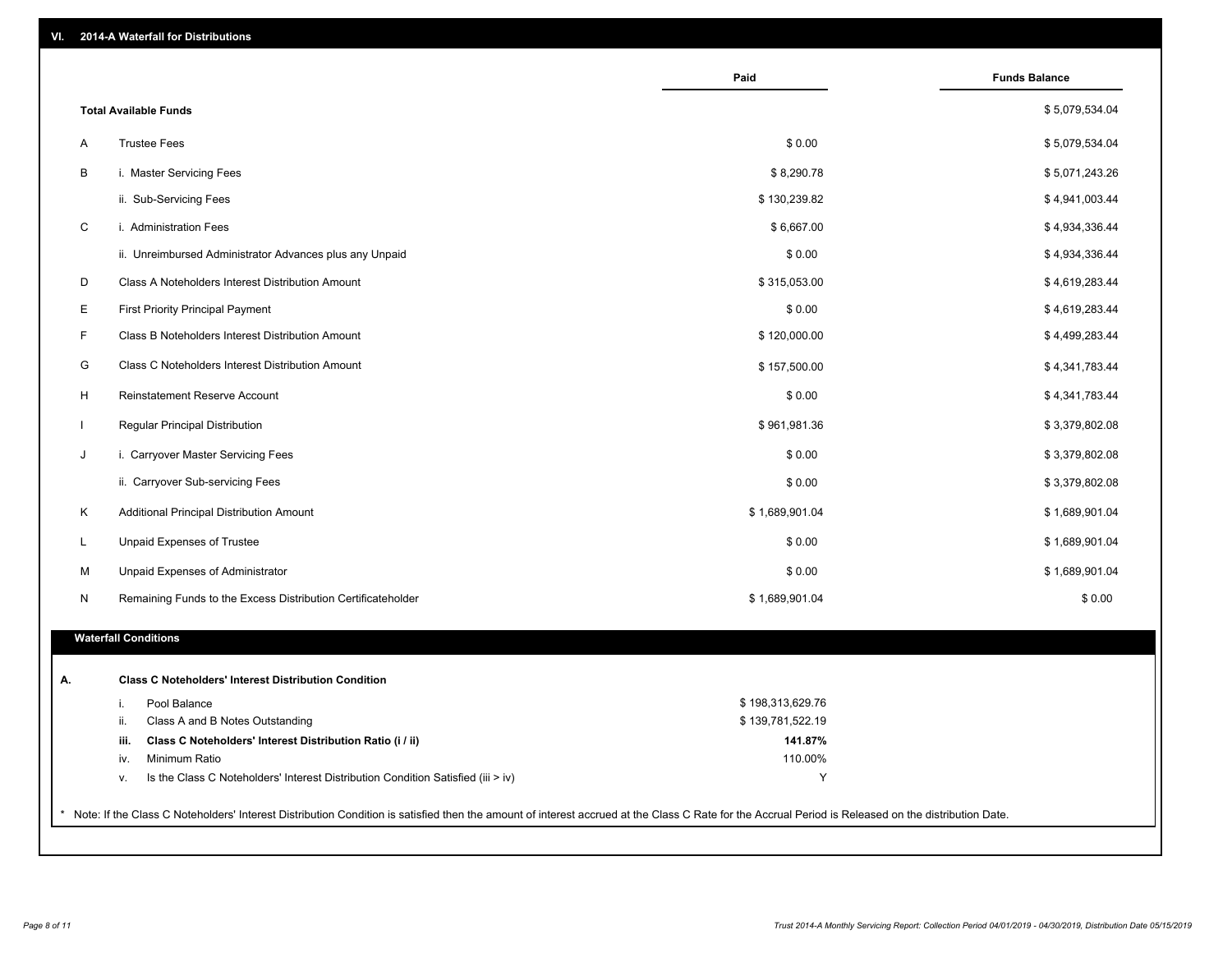| <b>Distribution Amounts</b>                                |                         |                         |                         |
|------------------------------------------------------------|-------------------------|-------------------------|-------------------------|
|                                                            | A <sub>2</sub> A        | A <sub>2</sub> B        | A3                      |
| Cusip/Isin                                                 | 784456AB1               | 784456AC9               | 784456AD7               |
| <b>Beginning Balance</b>                                   | \$26,890,761.10         | \$26,890,761.09         | \$50,000,000.00         |
| Index                                                      | <b>FIXED</b>            | <b>LIBOR</b>            | <b>LIBOR</b>            |
| Spread/Fixed Rate                                          | 3.05%                   | 1.15%                   | 1.50%                   |
| Record Date (Days Prior to Distribution)                   | 1 NEW YORK BUSINESS DAY | 1 NEW YORK BUSINESS DAY | 1 NEW YORK BUSINESS DAY |
| <b>Accrual Period Begin</b>                                | 4/15/2019               | 4/15/2019               | 4/15/2019               |
| <b>Accrual Period End</b>                                  | 5/15/2019               | 5/15/2019               | 5/15/2019               |
| Daycount Fraction                                          | 0.08333333              | 0.08333333              | 0.08333333              |
| Interest Rate*                                             | 3.05000%                | 3.62263%                | 3.97263%                |
| <b>Accrued Interest Factor</b>                             | 0.002541667             | 0.003018858             | 0.003310525             |
| <b>Current Interest Due</b>                                | \$68,347.35             | \$81,179.40             | \$165,526.25            |
| Interest Shortfall from Prior Period Plus Accrued Interest | $\mathcal{S}$ -         | $$ -$                   | $\mathsf{\$}$ -         |
| <b>Total Interest Due</b>                                  | \$68,347.35             | \$81,179.40             | \$165,526.25            |
| <b>Interest Paid</b>                                       | \$68,347.35             | \$81,179.40             | \$165,526.25            |
| <b>Interest Shortfall</b>                                  | $\mathsf{\$}$ -         | $$ -$                   | $$ -$                   |
| <b>Principal Paid</b>                                      | \$1,325,941.20          | \$1,325,941.20          | $$ -$                   |
| <b>Ending Principal Balance</b>                            | \$25,564,819.90         | \$25,564,819.89         | \$50,000,000.00         |
| Paydown Factor                                             | 0.019499135             | 0.019499135             | 0.000000000             |
| <b>Ending Balance Factor</b>                               | 0.375953234             | 0.375953234             | 1.000000000             |

\* Pay rates for Current Distribution. For the interest rates applicable to the next distribution date, please see https://www.salliemae.com/about/investors/data/SMBabrate.txt.

**VII. 2014-A Distributions**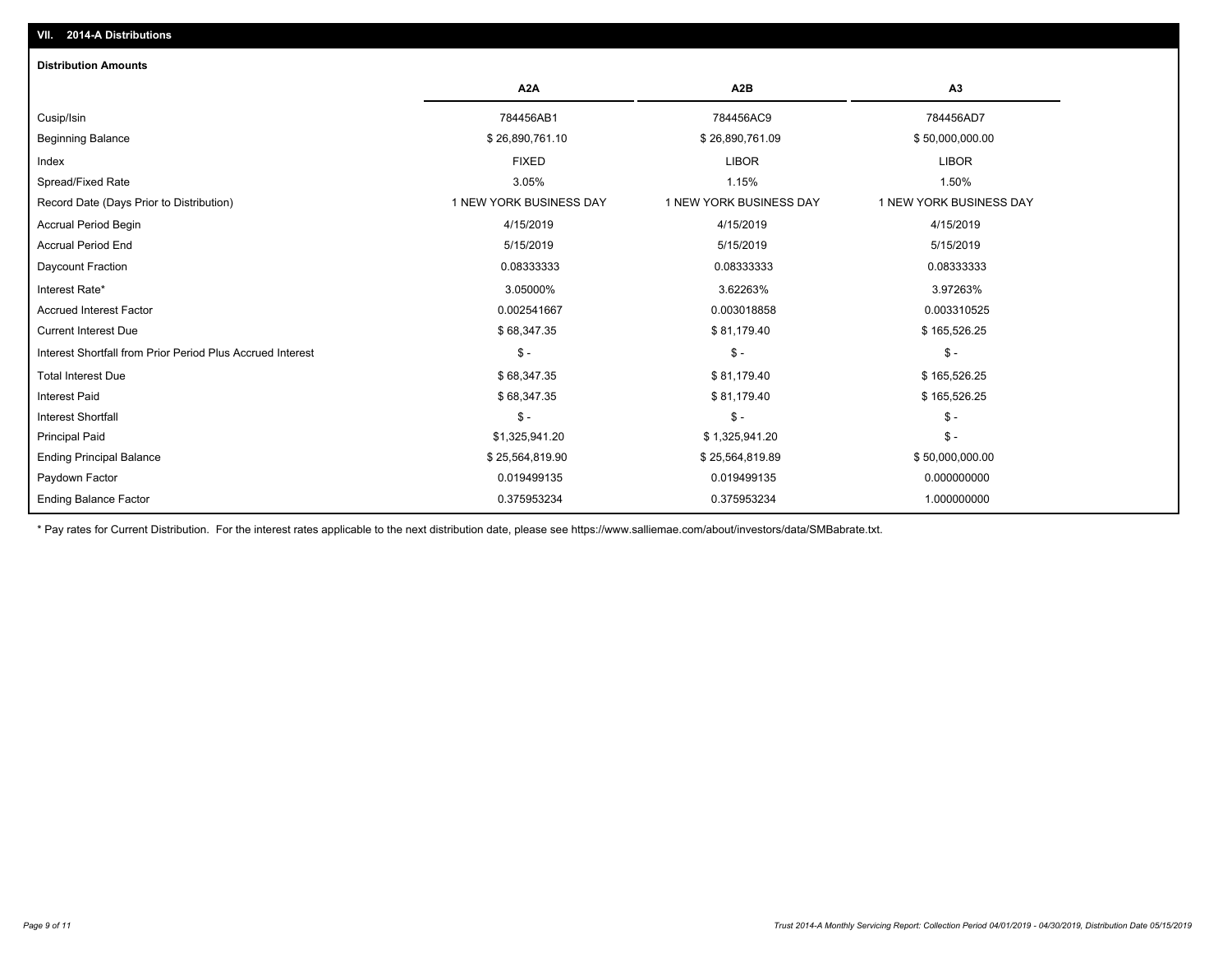| <b>Distribution Amounts</b>                                |                         |                         |
|------------------------------------------------------------|-------------------------|-------------------------|
|                                                            | в                       | C                       |
| Cusip/Isin                                                 | 784456AE5               | 784456AF2               |
| <b>Beginning Balance</b>                                   | \$36,000,000.00         | \$42,000,000.00         |
| Index                                                      | <b>FIXED</b>            | <b>FIXED</b>            |
| Spread/Fixed Rate                                          | 4.00%                   | 4.50%                   |
| Record Date (Days Prior to Distribution)                   | 1 NEW YORK BUSINESS DAY | 1 NEW YORK BUSINESS DAY |
| <b>Accrual Period Begin</b>                                | 4/15/2019               | 4/15/2019               |
| <b>Accrual Period End</b>                                  | 5/15/2019               | 5/15/2019               |
| Daycount Fraction                                          | 0.08333333              | 0.08333333              |
| Interest Rate*                                             | 4.00000%                | 4.50000%                |
| <b>Accrued Interest Factor</b>                             | 0.003333333             | 0.003750000             |
| <b>Current Interest Due</b>                                | \$120,000.00            | \$157,500.00            |
| Interest Shortfall from Prior Period Plus Accrued Interest | $\frac{1}{2}$           | $\frac{1}{2}$           |
| <b>Total Interest Due</b>                                  | \$120,000.00            | \$157,500.00            |
| Interest Paid                                              | \$120,000.00            | \$157,500.00            |
| <b>Interest Shortfall</b>                                  | $\mathsf{\$}$ -         | $\mathsf{\$}$ -         |
| <b>Principal Paid</b>                                      | $\mathsf{\$}$ -         | $\mathsf{\$}$ -         |
| <b>Ending Principal Balance</b>                            | \$36,000,000.00         | \$42,000,000.00         |
| Paydown Factor                                             | 0.000000000             | 0.000000000             |
| <b>Ending Balance Factor</b>                               | 1.000000000             | 1.000000000             |

\* Pay rates for Current Distribution. For the interest rates applicable to the next distribution date, please see https://www.salliemae.com/about/investors/data/SMBabrate.txt.

**VII. 2014-A Distributions**